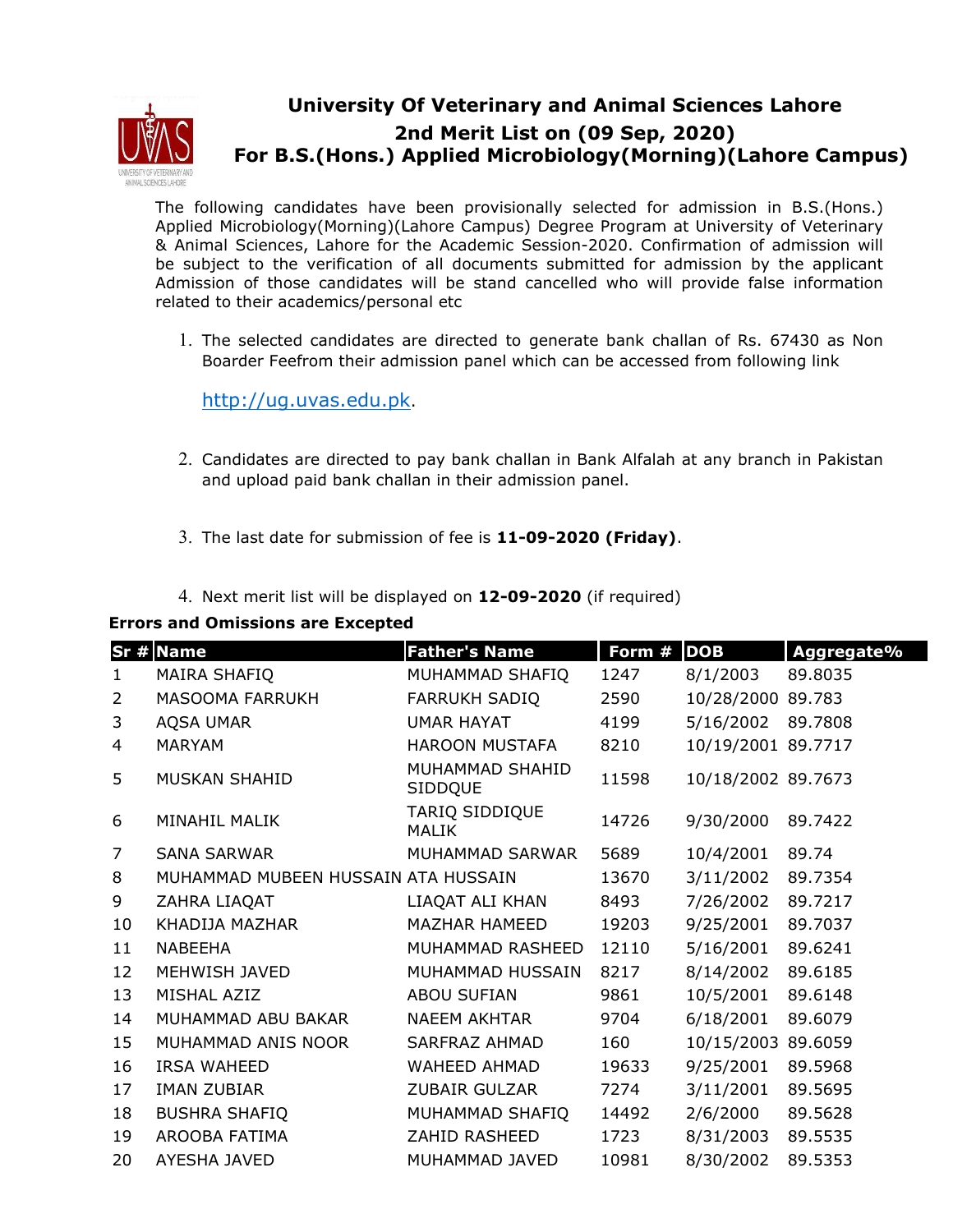| 21 | <b>ARSLAN SHABBIR</b> | <b>GHULAM SHABBIR</b>               | 4116  | 7/12/2001          | 89.524  |
|----|-----------------------|-------------------------------------|-------|--------------------|---------|
| 22 | KHADIJA JAVED         | <b>JAVED NASIR</b>                  | 4311  | 9/15/2001          | 89.5057 |
| 23 | NOOR-UL-SABAH         | MUHAMMAD ARSHAD                     | 16553 | 7/15/2002          | 89.5035 |
| 24 | AREEBA CHAUDHRY       | MUHAMMAD PERVEZ<br>IQBALL           | 10626 | 2/15/2002          | 89.4765 |
| 25 | ASMA MAQSOOD          | MUHAMMAD MAQSOOD                    | 5202  | 10/3/2001          | 89.4582 |
| 26 | <b>FAHEEM KHALID</b>  | KHALID MEHMOOD                      | 3677  | 1/18/2000          | 89.4377 |
| 27 | MUHAMMAD SAAD AHMAD   | SHAHZAD AHMAD                       | 1387  | 6/18/2001          | 89.4377 |
| 28 | KHADIJA NADEEM        | MUHAMMAD NADEEM                     | 19860 | 5/23/2000          | 89.429  |
| 29 | TEHREEM ZULFIQAR      | ZULFIQAR ALI                        | 17489 | 8/24/2003          | 89.4262 |
| 30 | <b>FARHEEN RIAZ</b>   | RIAZ ABBAS CHEEMA                   | 15365 | 10/30/2000 89.4149 |         |
| 31 | KHAULAH QASIM         | MUHAMMAD QASIM<br>QADRI             | 564   | 9/11/2002          | 89.4059 |
| 32 | MUSHAIM FATIMA        | MUHAMMAD SHAFIQUE<br><b>BHATTI</b>  | 6575  | 10/28/2001 89.3854 |         |
| 33 | <b>MARIA ANEES</b>    | MUHAMMAD ANEES                      | 15352 | 11/7/2001          | 89.3719 |
| 34 | SHERAZ AHMED          | SARDAR AHMED RAZA                   | 5776  | 6/22/2002          | 89.3629 |
| 35 | RIMSHA NASIR          | <b>NASIR ALI</b>                    | 4118  | 12/29/2000 89.3536 |         |
| 36 | SANIA KHALID          | MUHAMMAD KHALID<br>PERVAIZ          | 5474  | 8/26/2001          | 89.3263 |
| 37 | HAFIZA MUNAZA IQBAL   | MUHAMMAD IQBAL                      | 945   | 9/1/2001           | 89.3196 |
| 38 | <b>JAWARIYA</b>       | PERVAIZ IQBAL                       | 4874  | 1/7/2001           | 89.2943 |
| 39 | MUHAMMAD SAAD         | MUHAMMAD SHAHBAZ<br><b>ARIF</b>     | 7669  | 5/4/2002           | 89.2695 |
| 40 | <b>MEHREEN ARIF</b>   | MUHAMMAD ARIF                       | 8297  | 3/28/2001          | 89.2673 |
| 41 | MALAIKA               | ABDUL MAJEED                        | 16633 | 4/5/2001           | 89.24   |
| 42 | AQSA GHAFOOR          | <b>ABDUL GHAFOOR</b>                | 6445  | 12/2/2000          | 89.233  |
| 43 | <b>SABA</b>           | <b>AMANAT ALI</b>                   | 7675  | 1/28/2003          | 89.2172 |
| 44 | <b>FATIMA ABID</b>    | ABID AMEEN BHATTI                   | 1835  | 11/1/2003          | 89.1988 |
| 45 | MUHAMMAD ZUBAIR       | <b>ALLAH DITTA</b>                  | 11648 | 1/1/2001           | 89.1762 |
| 46 | <b>RIDA TAHIR</b>     | <b>TAHIR ASLAM</b>                  | 12063 | 9/9/2002           | 89.165  |
| 47 | MUHAMMAD BILAL        | SADIQ HUSSAIN                       | 7597  | 1/1/2001 89.1604   |         |
| 48 | <b>AAMNA NAEEM</b>    | MUHAMMAH NAEEM                      | 4521  | 3/27/2001          | 89.1541 |
| 49 | NOOR FATIMA REHMAN    | MATI UR REHMAN                      | 16287 | 4/22/2004          | 89.14   |
| 50 | SHEHZAR ALI           | RAFAQAT ALI                         | 15724 | 3/25/2001          | 89.122  |
| 51 | SOBIA NAEEM           | MUHAMMAD NAEEM                      | 16307 | 8/2/2002           | 89.1172 |
| 52 | <b>AMNA UROOS</b>     | MUHAMMAD FAROOQ                     | 14548 | 2/13/2002          | 89.097  |
| 53 | JAVERIA YASEEN        | MUHAMMAD YASEEN                     | 18427 | 10/12/2003 89.0697 |         |
| 54 | AYESHA ARSHAD         | ARSHAD ALI NAWAZ                    | 1953  | 10/13/2001 89.0536 |         |
| 55 | FRASAT ALI            | AHMAD ALI                           | 18476 | 7/25/2003          | 89.0469 |
| 56 | HAMZA MASOOD          | MASOOD AHMAD                        | 12560 | 8/14/2001          | 89.0145 |
| 57 | <b>FAIZA BIBI</b>     | MUHAMMAD AKRAM                      | 14542 | 7/2/2000           | 88.9853 |
| 58 | ASAD RASHID BHATTI    | RASHID ALAM BHATTI                  | 1948  | 9/20/2002          | 88.9718 |
| 59 | HAFIZA MAHNOOR HASSAN | <b>GHULAM HASSAN</b><br><b>TOOR</b> | 18782 | 11/20/1998 88.9443 |         |
| 60 | ALI MASOOD            | MASOOD AHMAD                        | 12578 | 8/14/2001          | 88.94   |
| 61 | MUHAMMAD BILAL        | <b>NIAZ HUSSAIN</b>                 | 1619  | 12/20/2002 88.9378 |         |
| 62 | AYESHA HAROON         | <b>HAROON AHMAD</b>                 | 1882  | 7/1/2002           | 88.8515 |